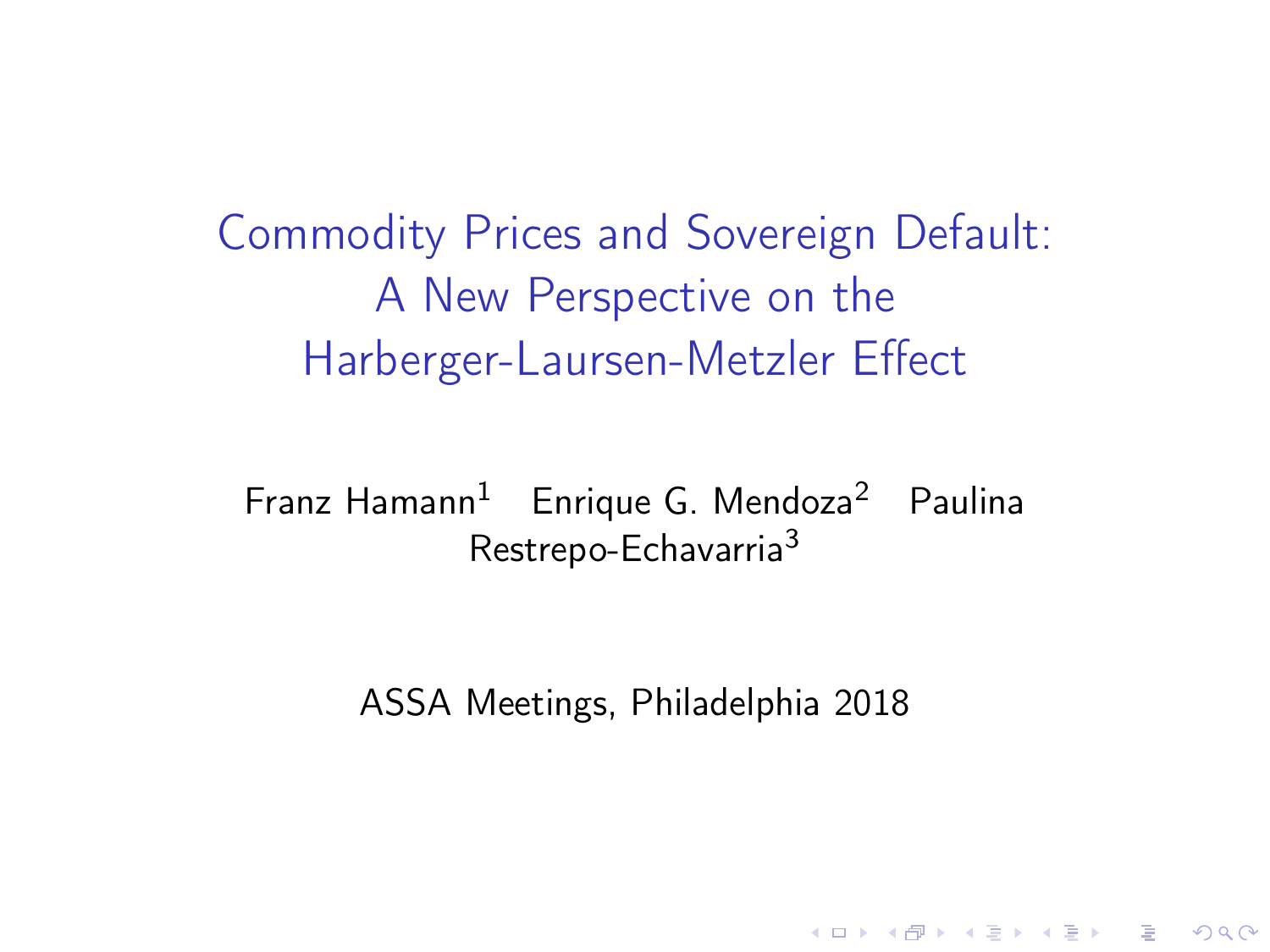# Introduction

- $\blacktriangleright$  International oil price volatility has affected oil-exporter macro performance, through changes in incentives to
	- $\triangleright$  exploit a natural resource (real assets) affecting reserves and extraction of oil
	- $\triangleright$  consume and borrow/lend (financial assets)
	- $\triangleright$  incentives to repay or default, affecting sovereign risk and asset prices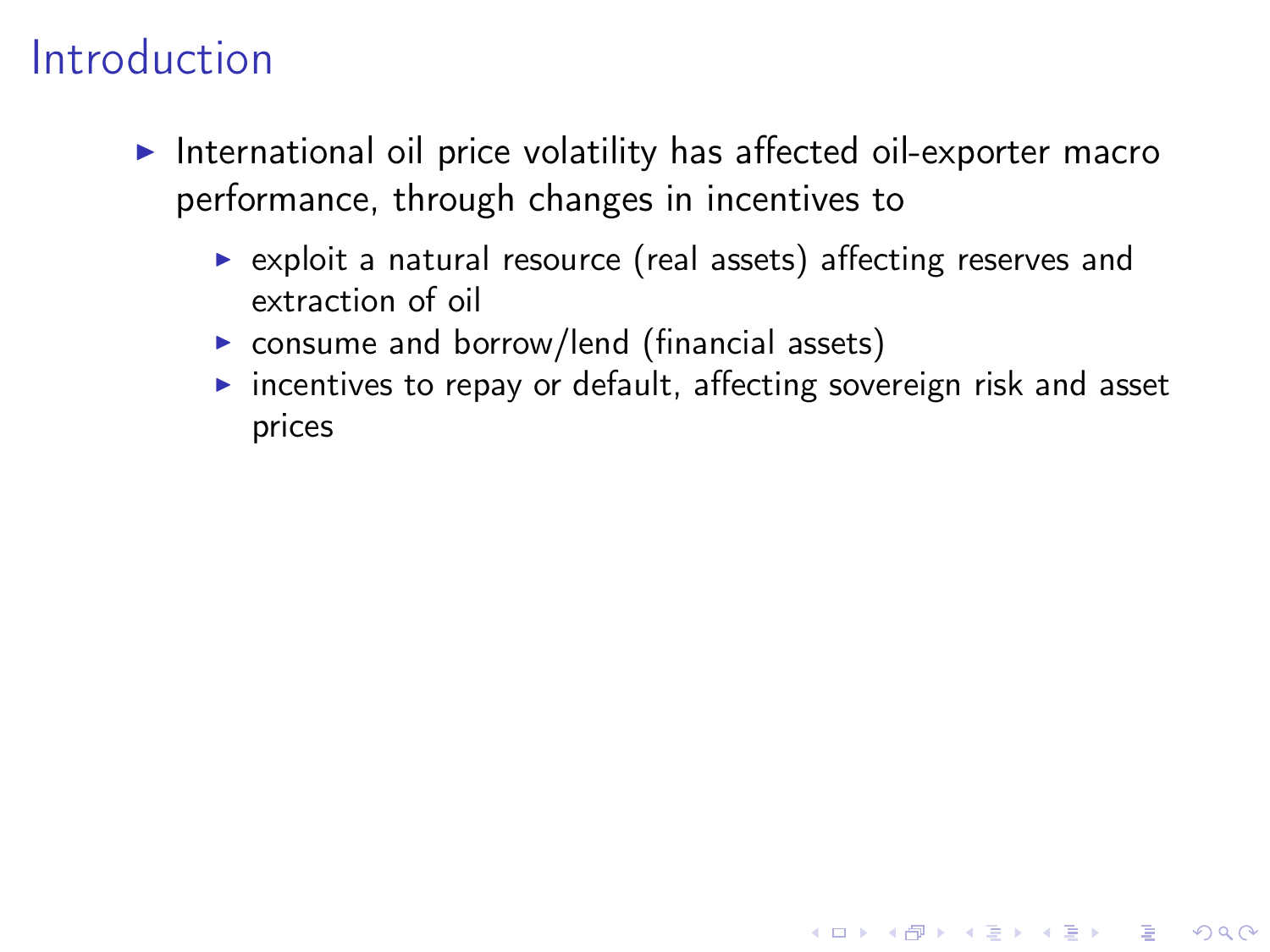# Introduction

- $\blacktriangleright$  International oil price volatility has affected oil-exporter macro performance, through changes in incentives to
	- $\triangleright$  exploit a natural resource (real assets) affecting reserves and extraction of oil
	- $\triangleright$  consume and borrow/lend (financial assets)
	- $\triangleright$  incentives to repay or default, affecting sovereign risk and asset prices

**KORKA REPARATION ADD** 

- In this paper we document how sovereign risk is affected by:
	- $\blacktriangleright$  a country's ability to extract oil
	- $\blacktriangleright$  its stock of oil reserves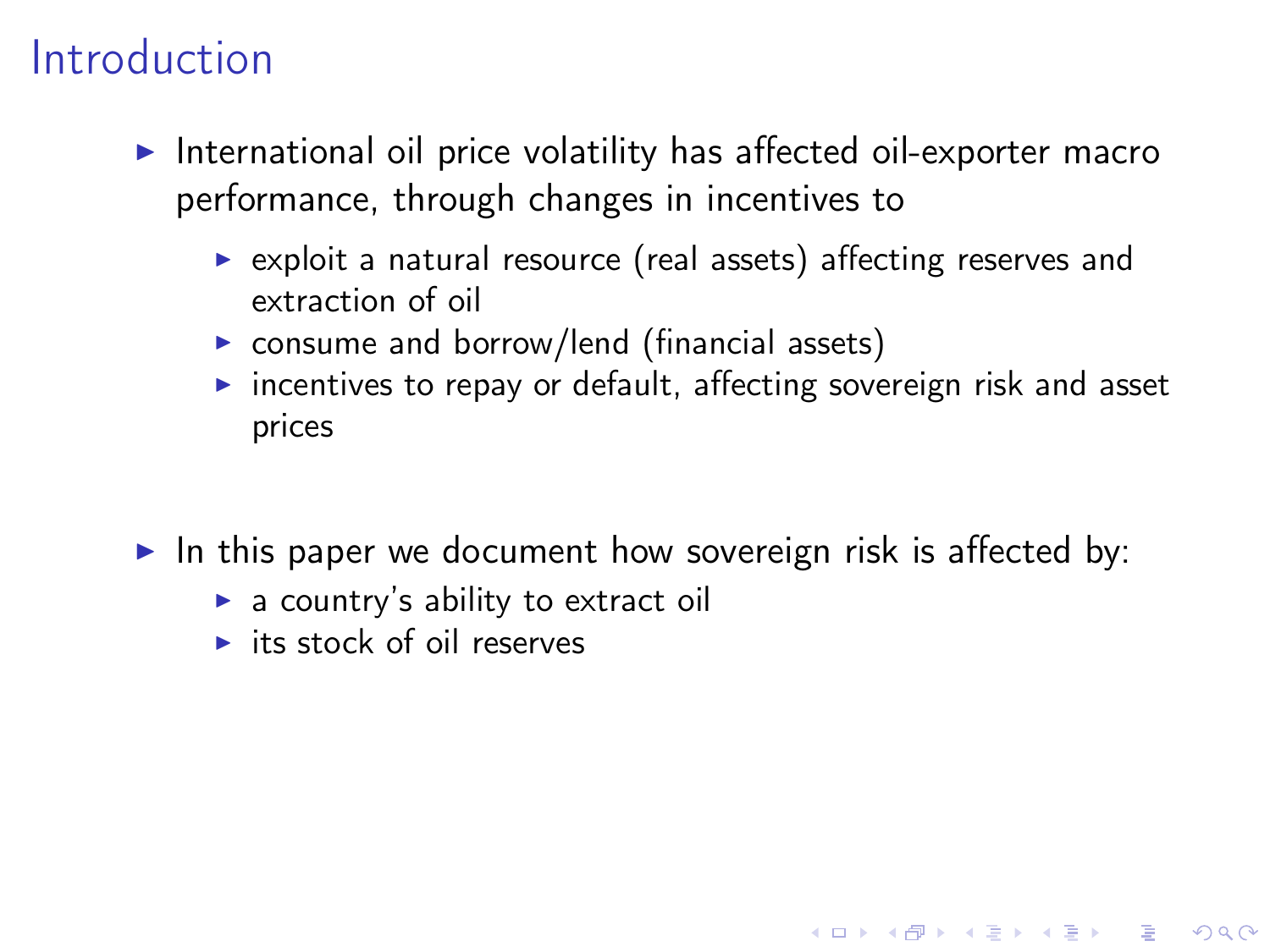# Introduction

- $\blacktriangleright$  International oil price volatility has affected oil-exporter macro performance, through changes in incentives to
	- $\triangleright$  exploit a natural resource (real assets) affecting reserves and extraction of oil
	- $\triangleright$  consume and borrow/lend (financial assets)
	- $\triangleright$  incentives to repay or default, affecting sovereign risk and asset prices
- In this paper we document how sovereign risk is affected by:
	- $\blacktriangleright$  a country's ability to extract oil
	- $\blacktriangleright$  its stock of oil reserves
- $\triangleright$  Present a SOE sovereign risk model with incomplete international financial markets, in which optimal oil extraction and sovereign default interact, to help us understand these facts.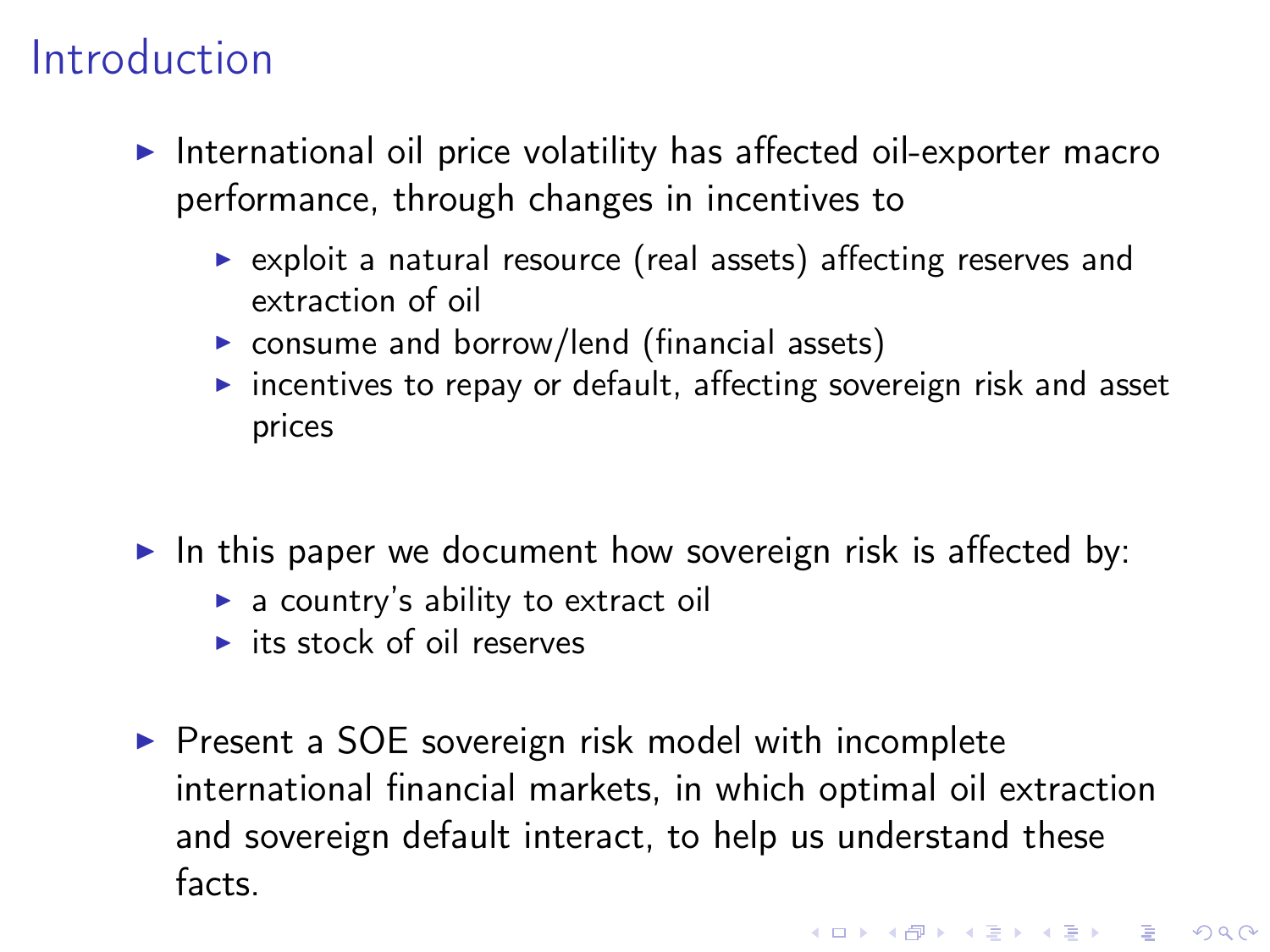# Average Ext. Public Debt of Net Oil Exporters (1979-2010)

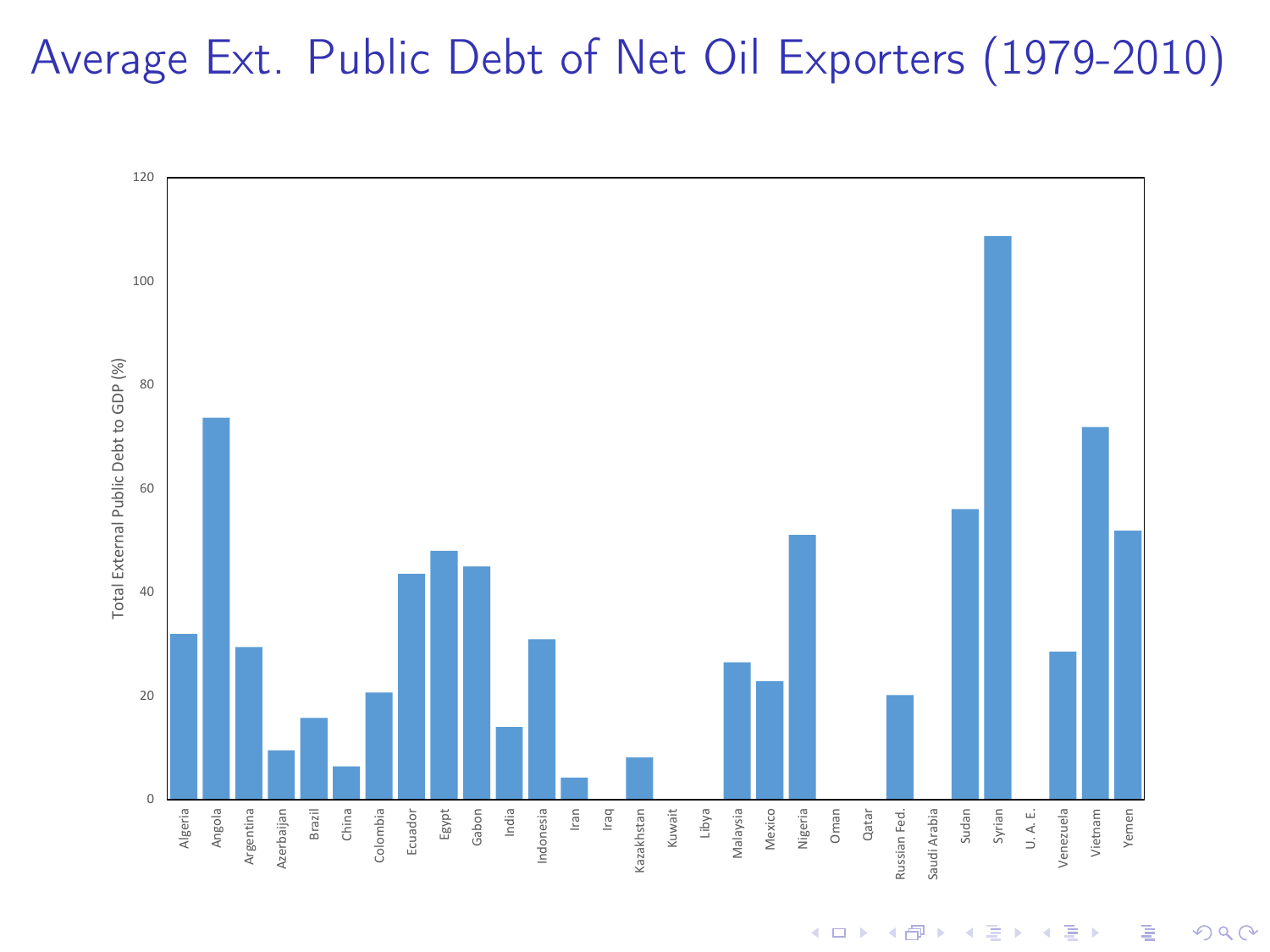# Default Episodes (1979-2010)

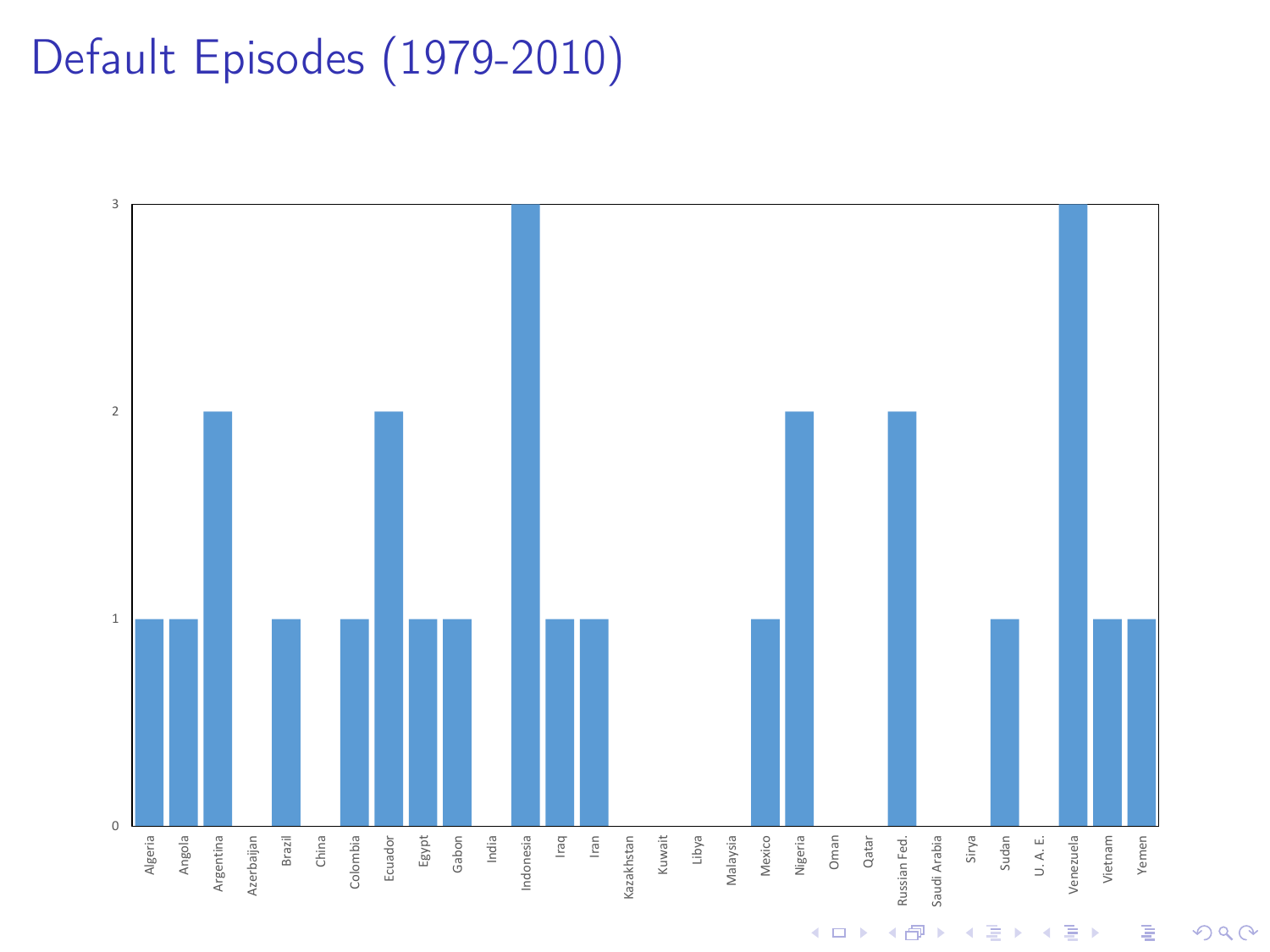<span id="page-6-0"></span>Measure of Country Risk: Institutional Investor Index

 $\triangleright$  The Institutional Investor's country credit ratings, are a sovereign debt risk index for the 1979-2010 period. It is published biannually in the March and September issues of Institutional Investor magazine. Those ratings are based on a survey of leading international bankers, who are asked to rate each country on a scale from 0 to 100 (where 100 represents maximum creditworthiness). The answers are then weighted in accordance with the particular bank's global exposure and the level of sophistication for that country's analysis systems.

4 D X 4 P X 3 X 4 B X 3 B X 9 Q O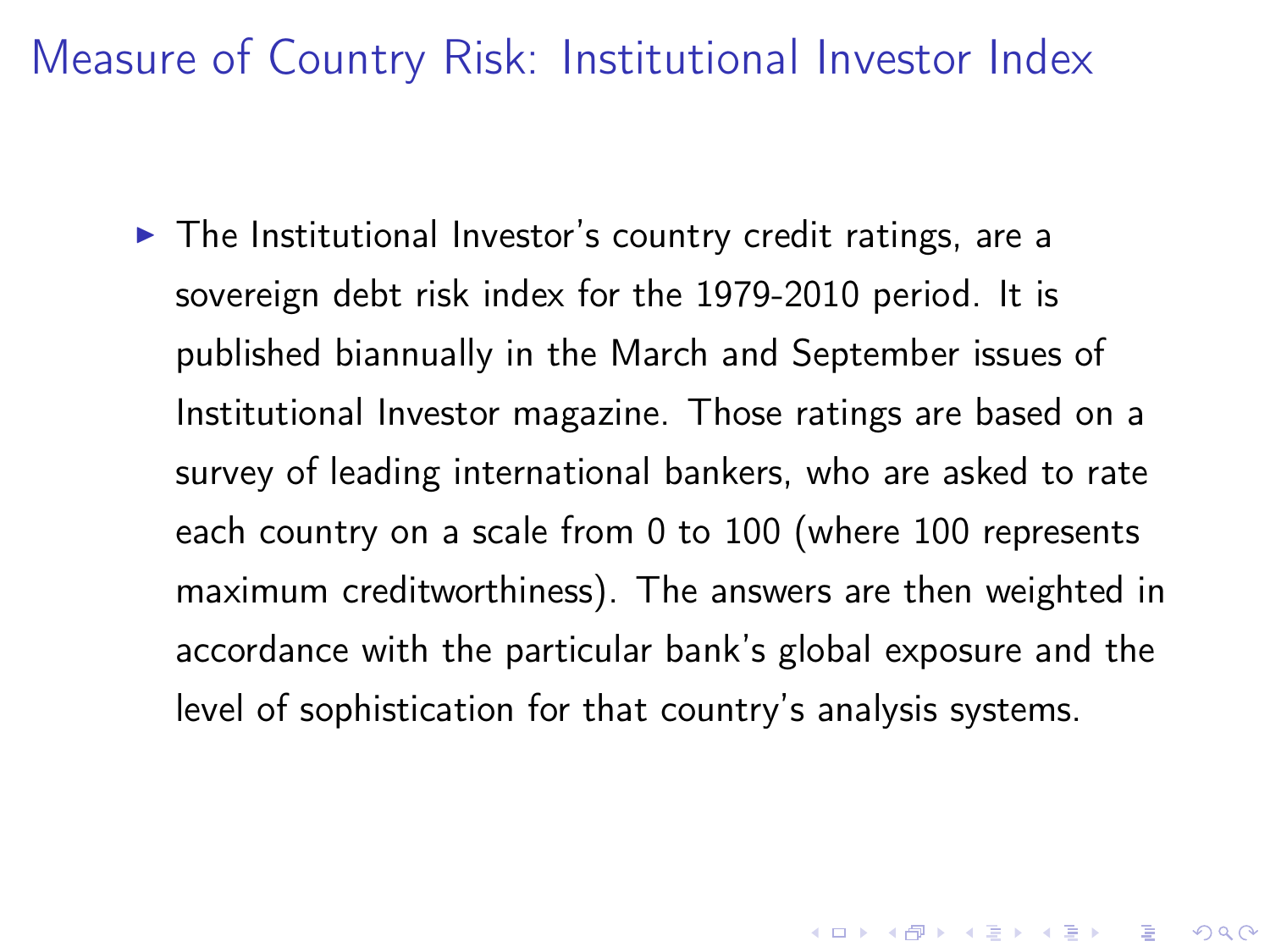#### Empirical Results ۰

|                                |                          | $\Delta$ Inst. Investor Index |                                   |  |
|--------------------------------|--------------------------|-------------------------------|-----------------------------------|--|
|                                | Model (1)                | Model (2)                     | Model (3)                         |  |
| Convergence coefficient        |                          |                               |                                   |  |
| $Inst.$ Investor Index $(-1)$  | $-0.248***$<br>(0.0235)  | $-0.199***$<br>(0.0231)       | $-0.248***$<br>(0.0233)           |  |
| <b>Short-run coefficients</b>  |                          |                               |                                   |  |
| $\triangle$ Oil GDP            | $0.0356**$               | $0.0400**$                    | $0.0351**$                        |  |
| $\triangle$ Non-oil GDP        | (0.0160)<br>$0.389***$   | (0.0166)<br>$0.419***$        | (0.0159)<br>$0.377***$            |  |
| $\Delta$ Oil reserves          | (0.0732)<br>$0.0429*$    | (0.0755)<br>$0.0488*$         | (0.0725)<br>$0.0515**$            |  |
| $\Delta$ Ext. pub. debt        | (0.0256)<br>$-0.0611***$ | (0.0267)<br>$-0.0837***$      | (0.0256)<br>$-0.0628$ ***         |  |
| $\triangle$ NFA                | (0.0213)                 | (0.0239)<br>$-0.0326$         | (0.0231)<br>$-0.0282$             |  |
| Long-run coefficients          |                          | (0.0326)                      | (0.0312)                          |  |
| Oil GDP                        | 0.0506                   | 0.0787                        | 0.0507                            |  |
| Non-oil GDP                    | (0.0404)<br>0.0632       | (0.0513)<br>$0.158**$         | (0.0401)<br>0.0771                |  |
| Oil reserves                   | (0.0537)<br>$-0.0855*$   | (0.0703)<br>$-0.100*$         | (0.0536)<br>$-0.121***$           |  |
| Ext. pub. debt                 | (0.0453)<br>$-0.190***$  | (0.0596)<br>$-0.148***$       | (0.0460)<br>$-0.117***$           |  |
| Default                        | (0.0347)<br>$-0.348***$  | (0.0547)                      | (0.0424)<br>$-0.350***$           |  |
| <b>NFA</b>                     | (0.0526)                 | $0.324***$                    | (0.0523)<br>$0.242***$            |  |
| Constant                       | $0.767***$<br>(0.196)    | (0.109)<br>0.308<br>(0.194)   | (0.0821)<br>$0.705***$<br>(0.195) |  |
| Observations                   | 512                      | 509                           | 509                               |  |
| Standard errors in parentheses |                          |                               |                                   |  |

Standard errors in parentheses \*\*\* p<0.01, \*\* p<0.05, \* p<0.[1](#page-6-0)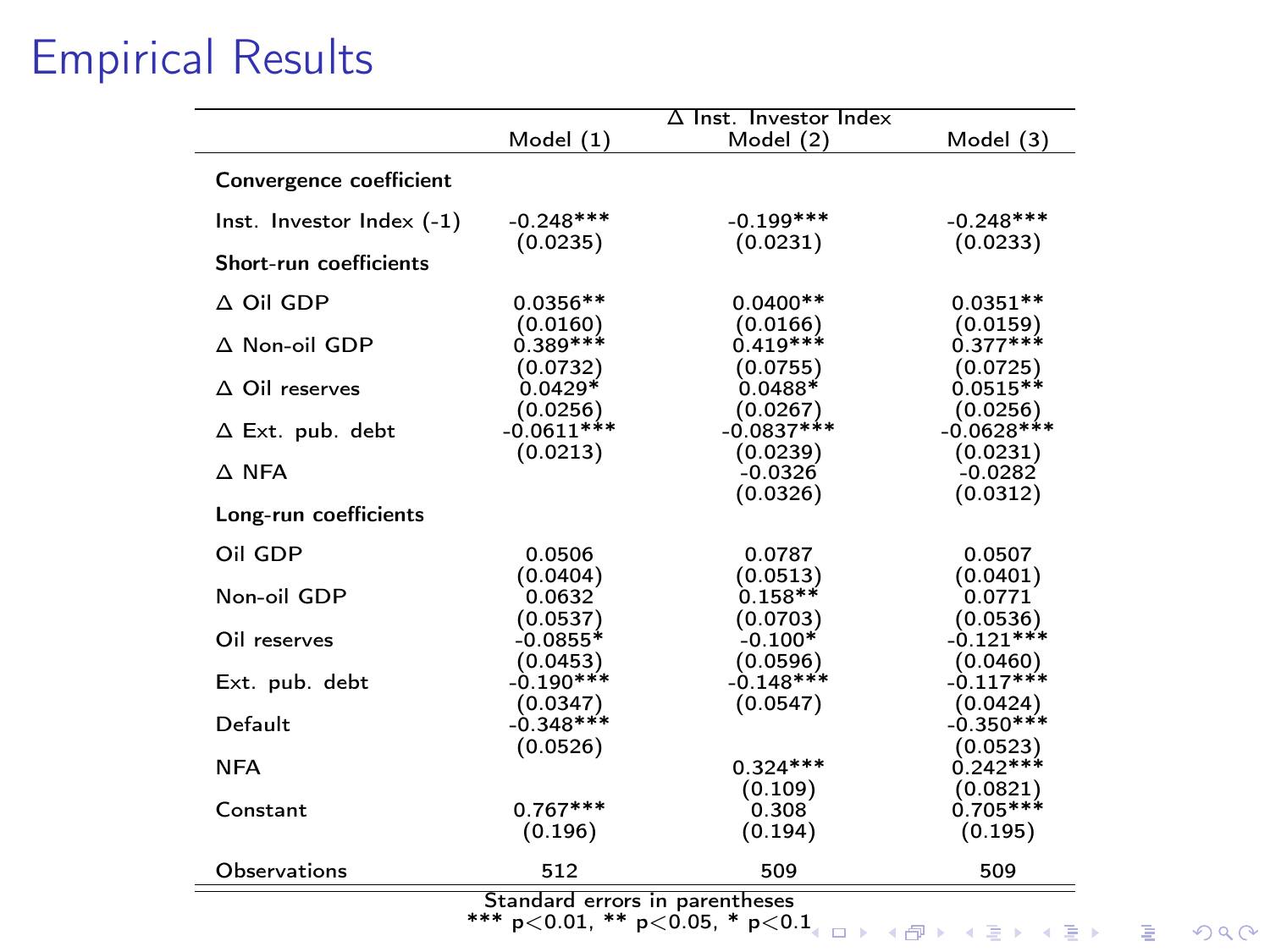Summary of Evidence in Oil Exporting Countries

- In the short run, sovereign rating (measured by the Institutional Investor's Index) is:
	- $\triangleright$  negatively associated with an increase in external public debt

K ロ ▶ K @ ▶ K 할 > K 할 > 1 할 > 1 ⊙ Q Q ^

- $\triangleright$  positively associated with non-oil output growth
- $\triangleright$  positively associated with oil production growth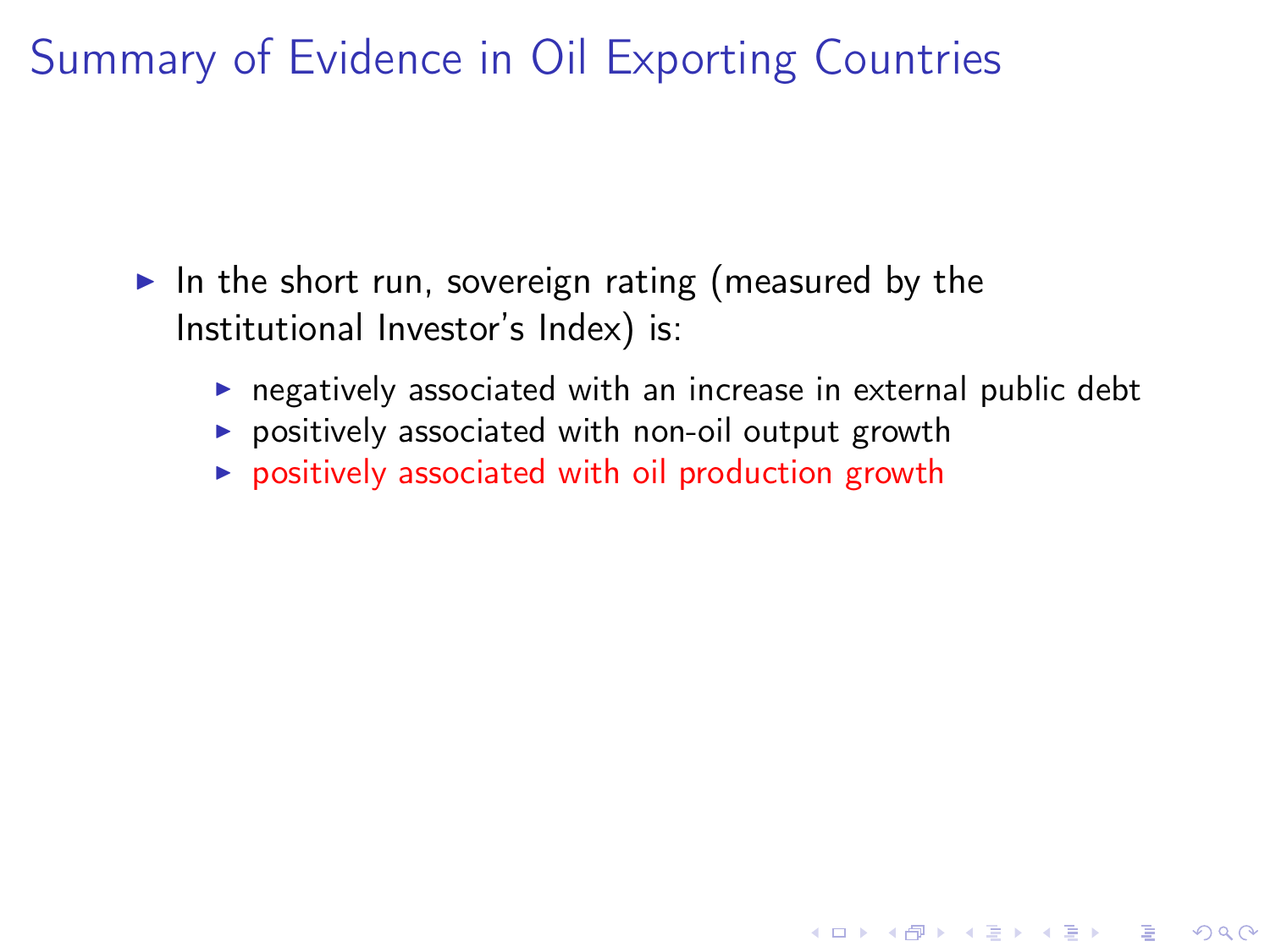Summary of Evidence in Oil Exporting Countries

- In the short run, sovereign rating (measured by the Institutional Investor's Index) is:
	- $\triangleright$  negatively associated with an increase in external public debt
	- $\triangleright$  positively associated with non-oil output growth
	- $\triangleright$  positively associated with oil production growth
- In the long run, sovereign rating is:
	- $\triangleright$  positively associated with oil and non-oil production
	- $\triangleright$  negatively associated with the size of the country's oil reserves
	- $\triangleright$  negatively associated with the size of public debt (and defaults)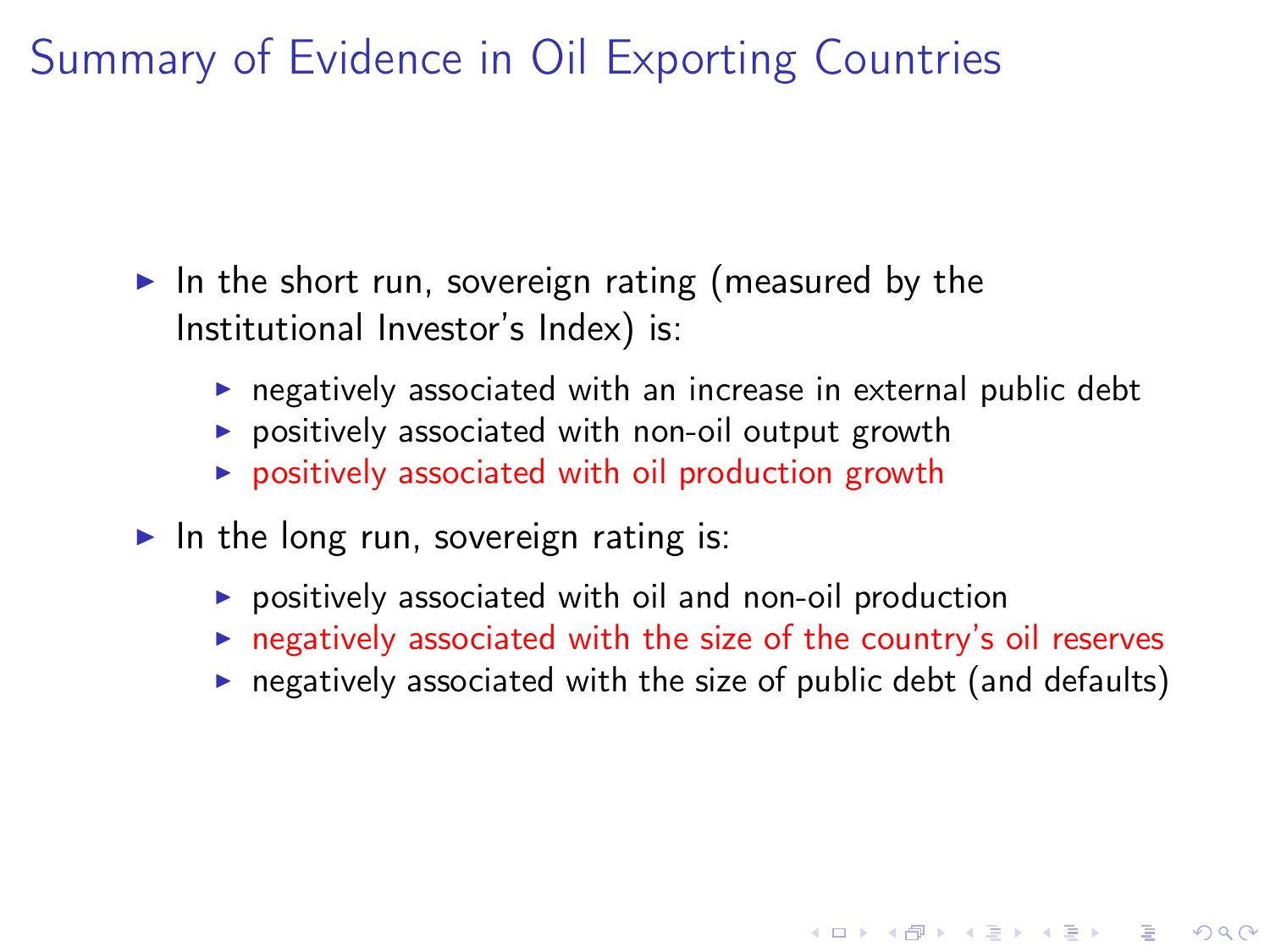# A Quantitative Model of Sovereign Default

- $\triangleright$  Small open economy with two types of goods:
	- radable non-storable consumption good  $(y_t)$
	- ightharpoonup stock of oil  $(s_t)$  out of which  $x_t$  units can be extracted
- $\triangleright$  Oil company
	- ightharpoonup discovers oil at a fixed rate  $(d)$
	- $\blacktriangleright$  extracts it at a cost,  $e = \psi(\frac{x}{s})^{\gamma}$
- $\triangleright$  Sovereign government:
	- $\triangleright$  receives profits from oil company
	- $\triangleright$  issues debt but cannot commit to repay
- Relative price of oil  $(p_t)$  and consumption good are exogenous stochastic processes

**KORKA REPARATION ADD**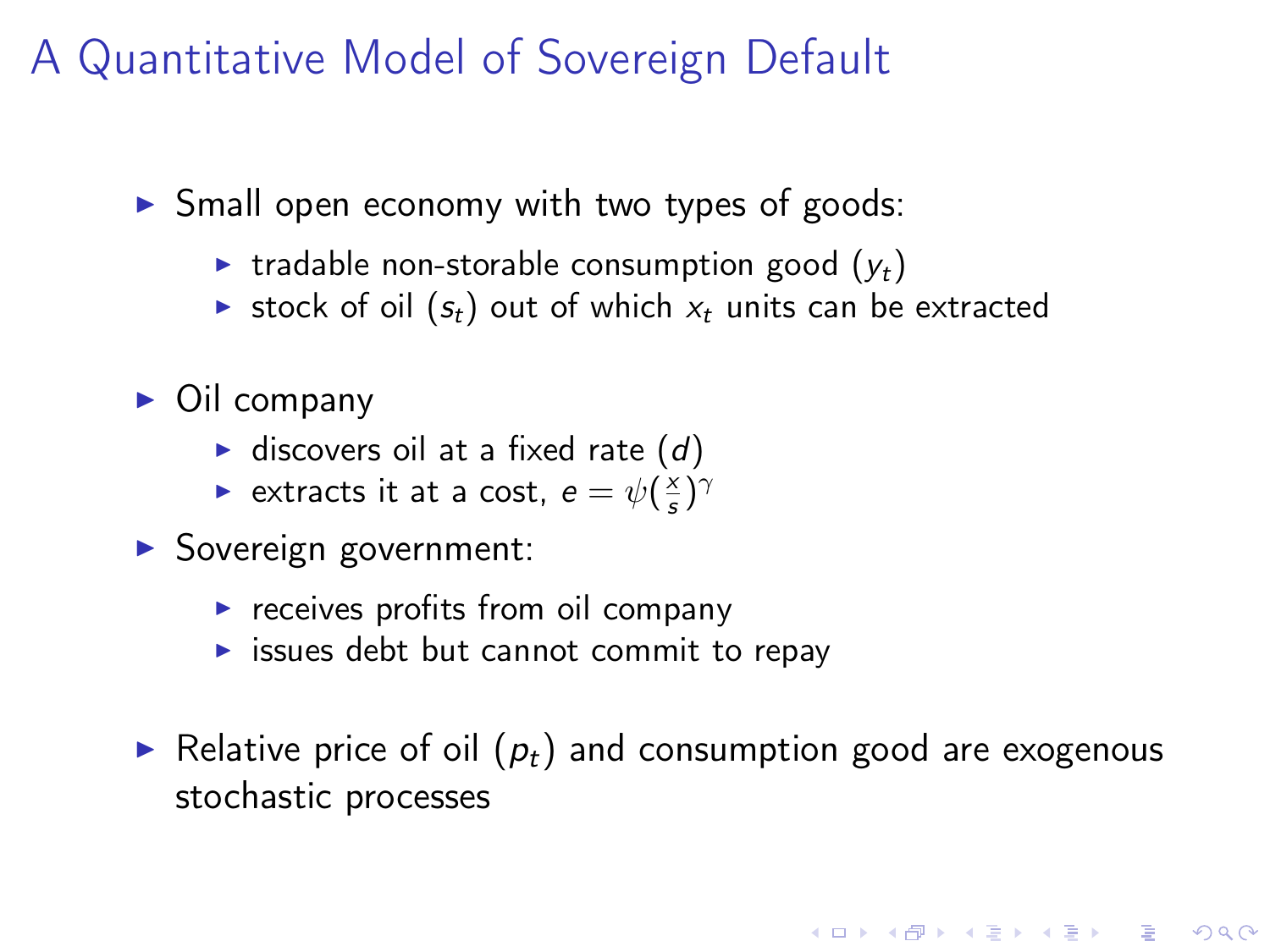# Oil producing company problem

$$
\max_{x_t, s_{t+1}} E_t \sum_{t=1}^{\infty} Q_{t-1}(p_t x_t - e(s_t, x_t))
$$

subject to

$$
s_{t+1} = s_t - x_t + d,\tag{1}
$$

$$
0\leq x_t\leq s_t+d,\qquad \qquad (2)
$$

where

$$
Q_{t} = q(b_{1}, s_{0}, y_{0}, p_{0}) q(b_{2}, s_{1}, y_{1}, p_{1}) ... q(b_{t+1}, s_{t}, y_{t}, p_{t}),
$$

and  $q\left( b_{t+1},s_{t},y_{t},p_{t}\right)$  is the realization of the stochastic discount factor in t.

► Optimal policies are  $x_t^*(p_t, s_t; b_{t+1})$  and  $s_{t+1}^*(p_t, s_t; b_{t+1})$  and optimal profits  $\pi^*_t$  are transferred to the sovereign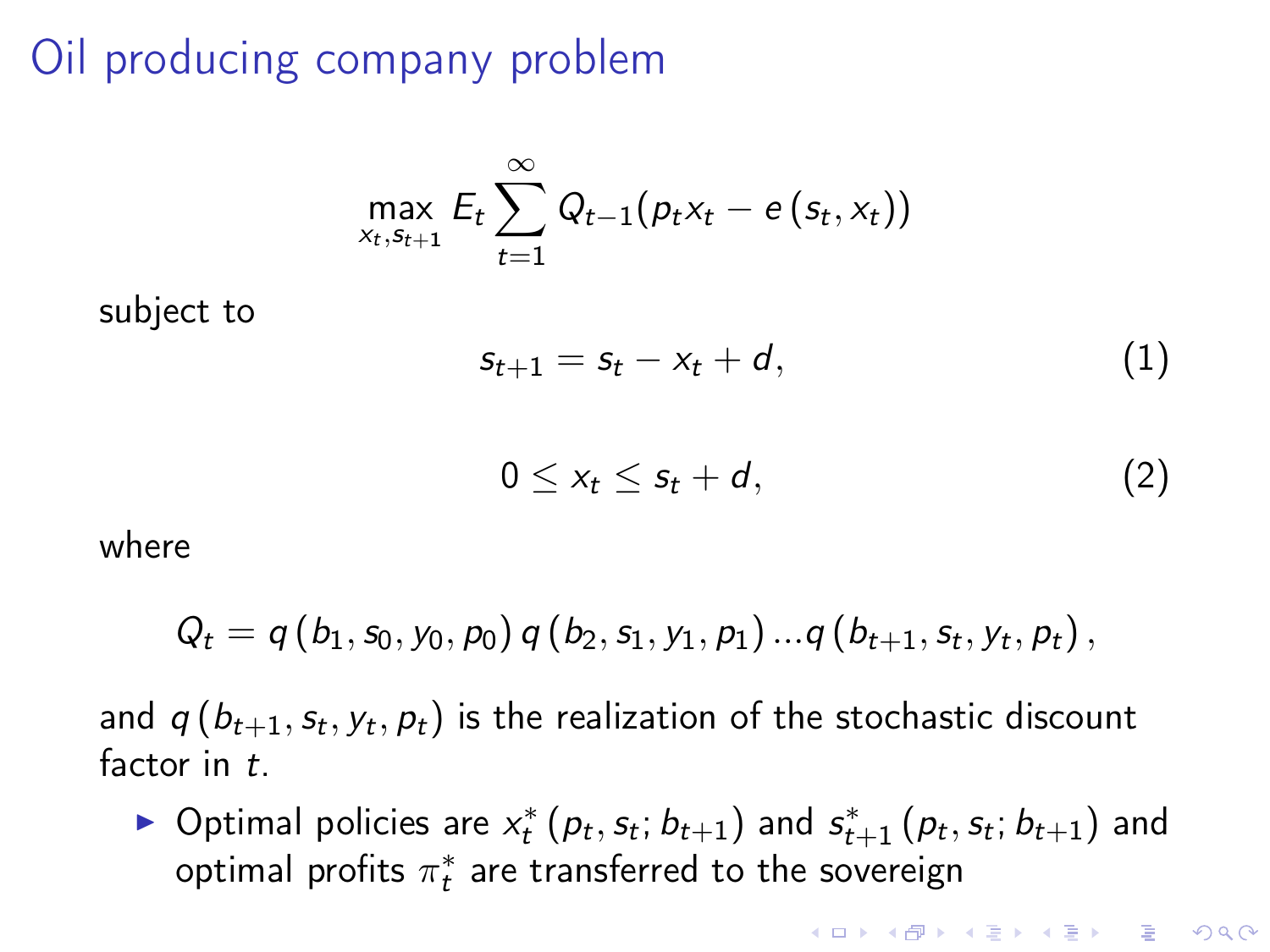### Sovereign's problem

The sovereign:

$$
V(b,s,y,p)=\max\left\{v^{nd}(b,s,y,p),v^d(s,y,p)\right\},\,
$$

Repay:

$$
v^{nd}(b, s, y, p) = \max_{\{c, b'\}} \{ u(c) + \beta E \left[ V \left( b', s'^{*} \left( p, s; b' \right), y, p \right) \right] \}
$$
  

$$
c - b = y + \pi^{*} \left( p, s; b' \right) - q \left( b', s, y, p \right) b',
$$

where

$$
\pi^*\left(p,s;b'\right)=px^*\left(p,s;b'\right)-e(s,x^*\left(p,s;b'\right)).
$$

Default:

$$
v^{d}(s, y, p) = \max_{\{c\}} \left\{ u(c) + \beta (1 - \lambda) E v^{d} \left( s^{d}, y, p \right) + \beta \lambda E V(0, s'^{*} (p, s; 0), y', p') \right\}
$$

$$
c = \left[ 1 - \delta_{0} \left( y + \pi^{d} (p, s) \right)^{\delta_{1}} \right] \left( y + \pi^{d} (p, s) \right).
$$

K □ ▶ K @ ▶ K 할 X K 할 X | 할 X 1 9 Q Q \*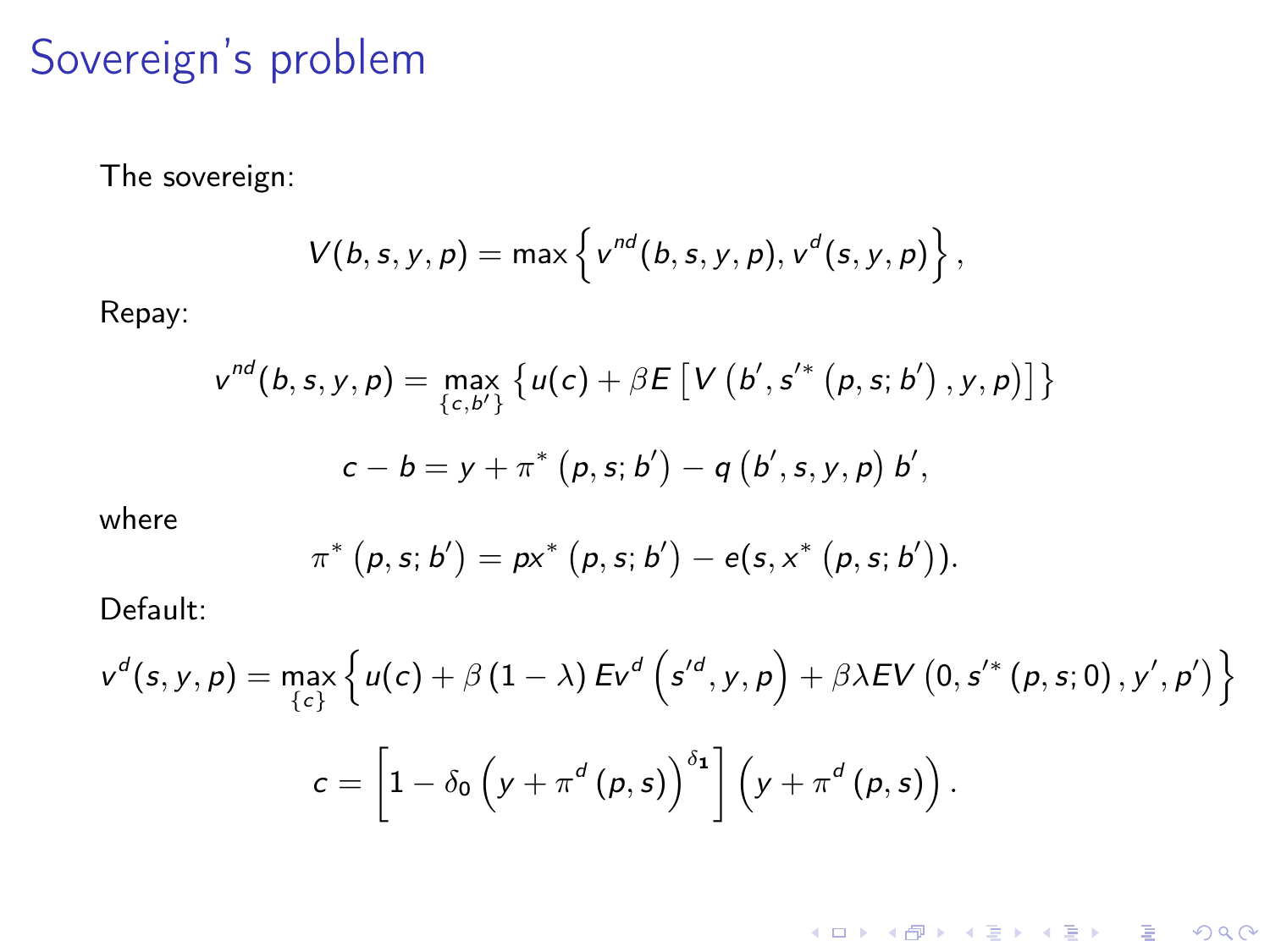Default and the price of sovereign debt

The default set is given by

$$
D(b,s) = \left\{ \{y,p\} : v^{nd}(b,s,y,p) \leq v^d(s,y,p) \right\}
$$

The probability of default at  $t + 1$  perceived as of date t is given by

$$
d\left(b', s'^{*}\left(b'; \rho, s\right), y, p\right) = \int\int_{D(b', s)} dz_{y}\left(y' \mid y\right) dz_{p}\left(p' \mid p\right)
$$

The risk-neutral price of the sovereign bond is

$$
q\left(b';s,y,p\right)=\bar{q}\left(1-d\left(b';s,y,p\right)\right)
$$

**KORK EX KEY KEY YOUR**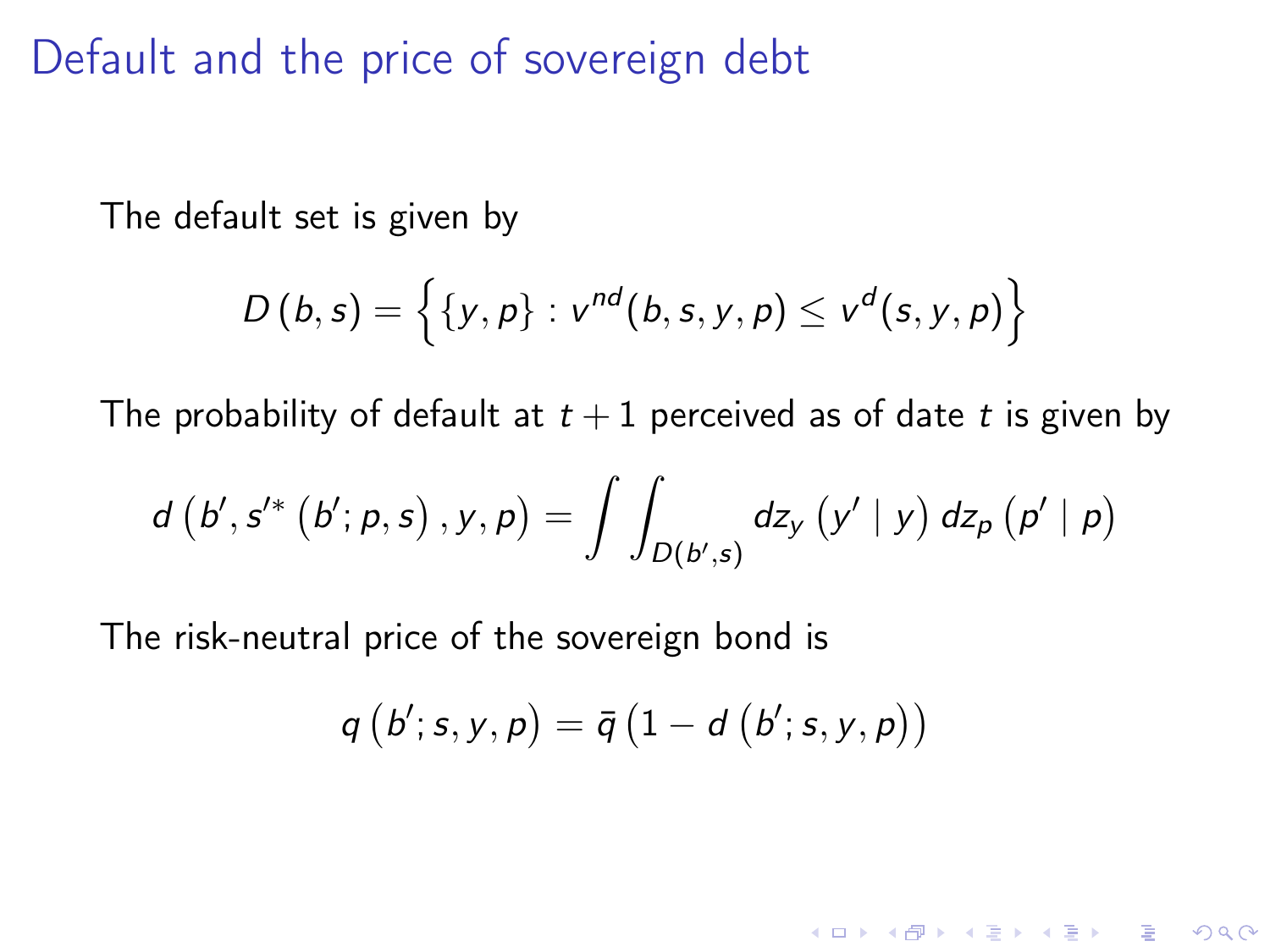$\triangleright$  The firm chooses extraction in the first and second period, given a stock of oil, such that:

$$
\max_{x_1 \geq 0, x_2 \geq 0} p_1 x_1 - e(x_1, s_0) + qE_{p_2} [p_2 x_2 - e(x_2)]
$$

subject to

$$
s_0=x_1+x_2.
$$

**KORK EX KEY KEY YOUR** 

► Let  $x_1^*$   $(p_1, E(p_2)$   $s_0; q(B_1))$  and  $x_2^*$   $(p_1, E(p_2)$  ,  $s_0; q(B_1))$  be the optimal extraction policies.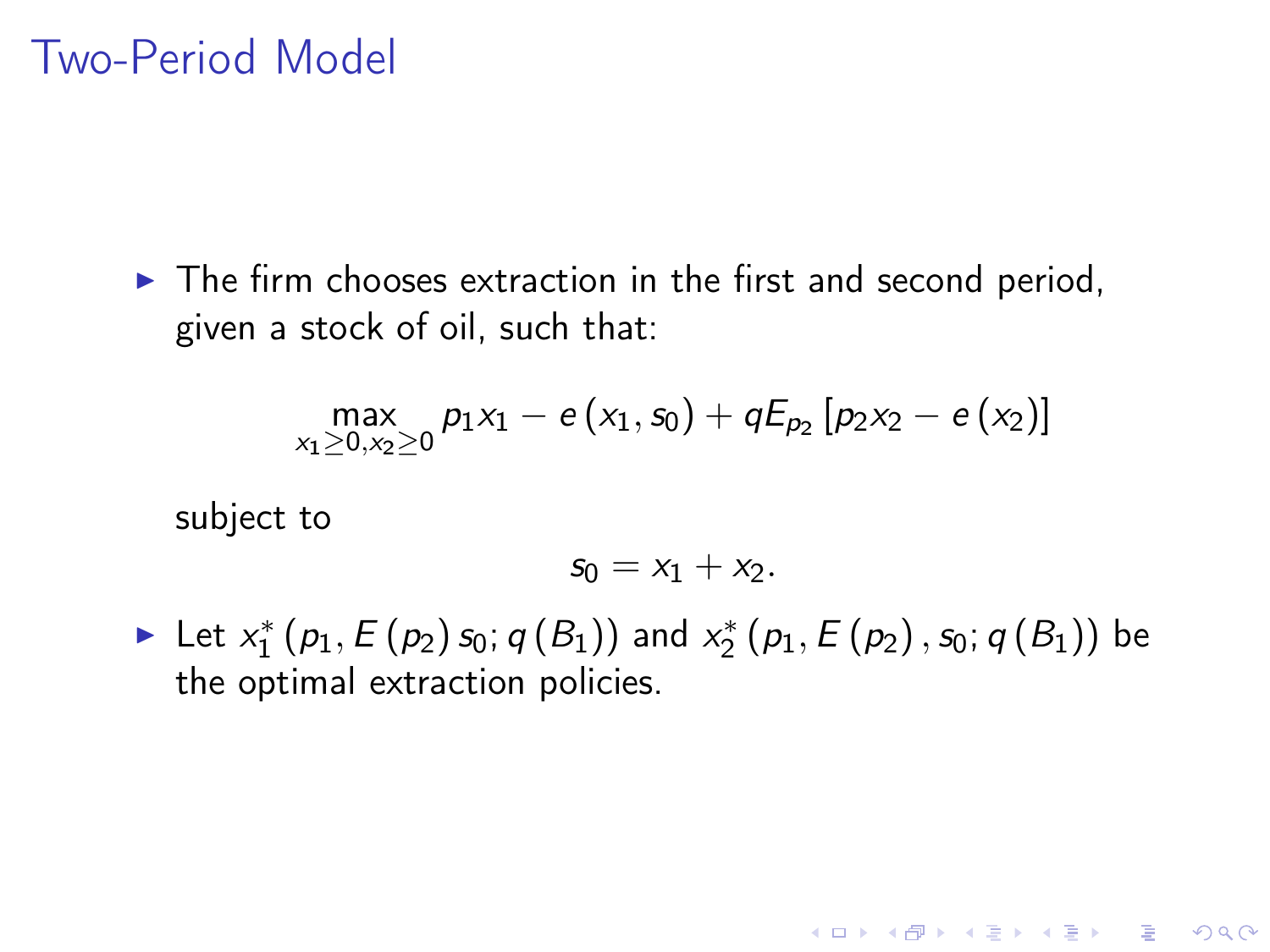#### Two-Period Model Continued

▶ The default decision (after  $x_2^*$  is observed) is:

$$
d = \begin{cases} 1 & \text{if } u\left(\left[1-\delta_0\left(y_2+\pi_2^*\right)^{\delta_1}\right]\pi_2^*\right) \geq u\left(y_2+\pi_2^*+B_1\right) \\ 0 & \text{otherwise} \end{cases}
$$

In Thus, given  $B_1$ , there is a  $\tilde{p}_2$ :

$$
\tilde{p_2}x_2^*\left(p_1,\tilde{p_2},s_0;q\right)=\left(-\frac{B_1}{\delta_0}\right)^{\frac{1}{\delta_1+1}}-y_2
$$

 $\blacktriangleright$  The default probability is:

$$
\delta(B_1,p_1,s_0)=\int_0^{\tilde{p}_2}d(B_1;p_1,p_2,s_0)h(p_2)\,dp_2.
$$

 $\blacktriangleright$  The optimal  $B_1$  is:

$$
\max_{B_1} u (y_1 + \pi_1^* - q (B_1, p_1, s_0) B_1)
$$
  
+  $\beta \left\{ \delta (B_1, p_1, s_0) \int_0^{p_2(B_1, p_1, s_0)} u \left( \left[ 1 - \delta_0 (y_2 + \pi_2^*)^{\delta_1} \right] \pi_2^* \right) h(p_2) dp_2 \right\}$   
+  $\left[ 1 - \delta (B_1, p_1, s_0) \right] \int_{p_2(B_1, p_1, s_0)}^{\infty} u (y_2 + \pi_2^* + B_1) h(p_2) dp_2$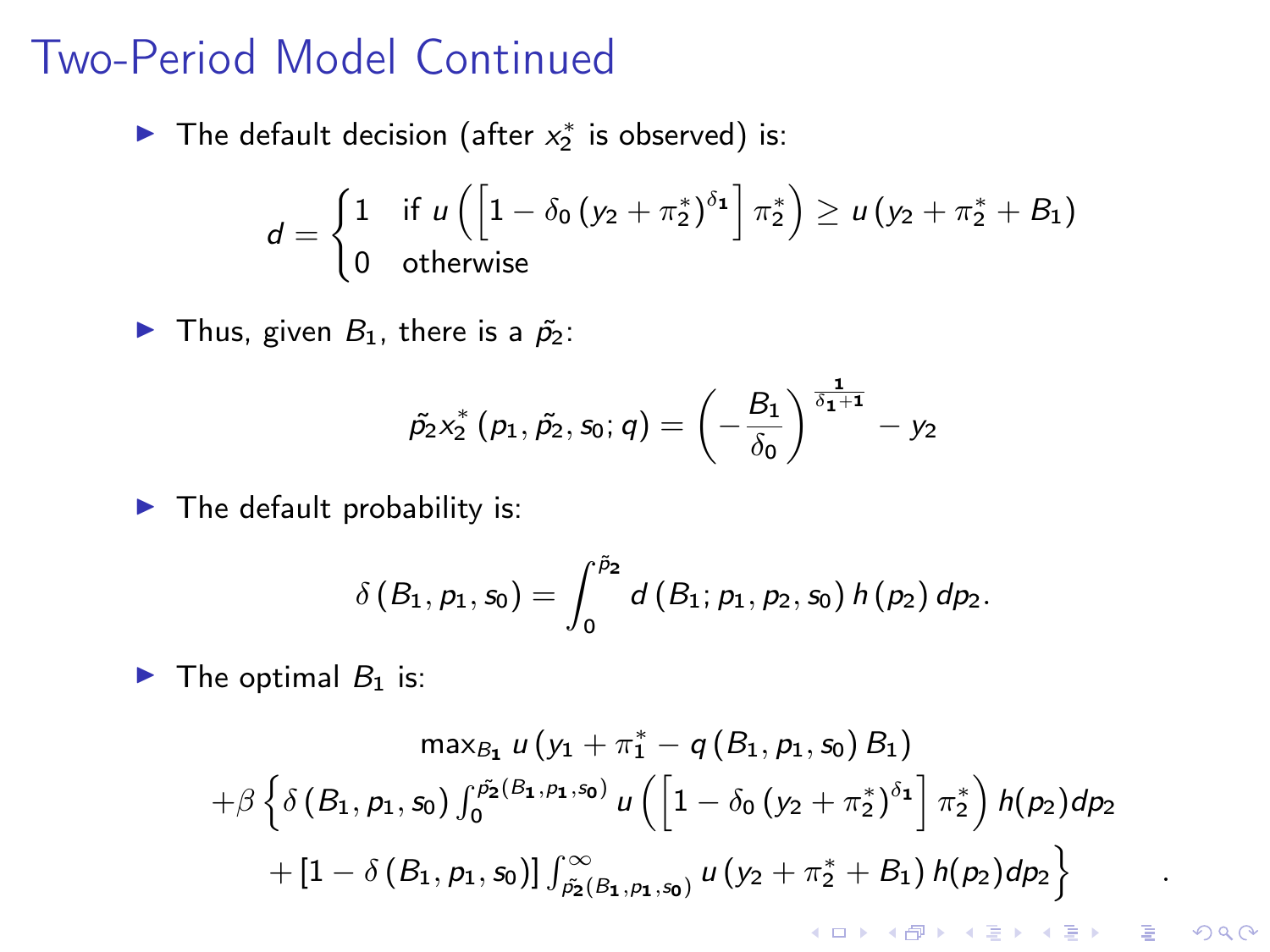# Optimal Extraction Policies





メロト メタト メミト メミト È  $290$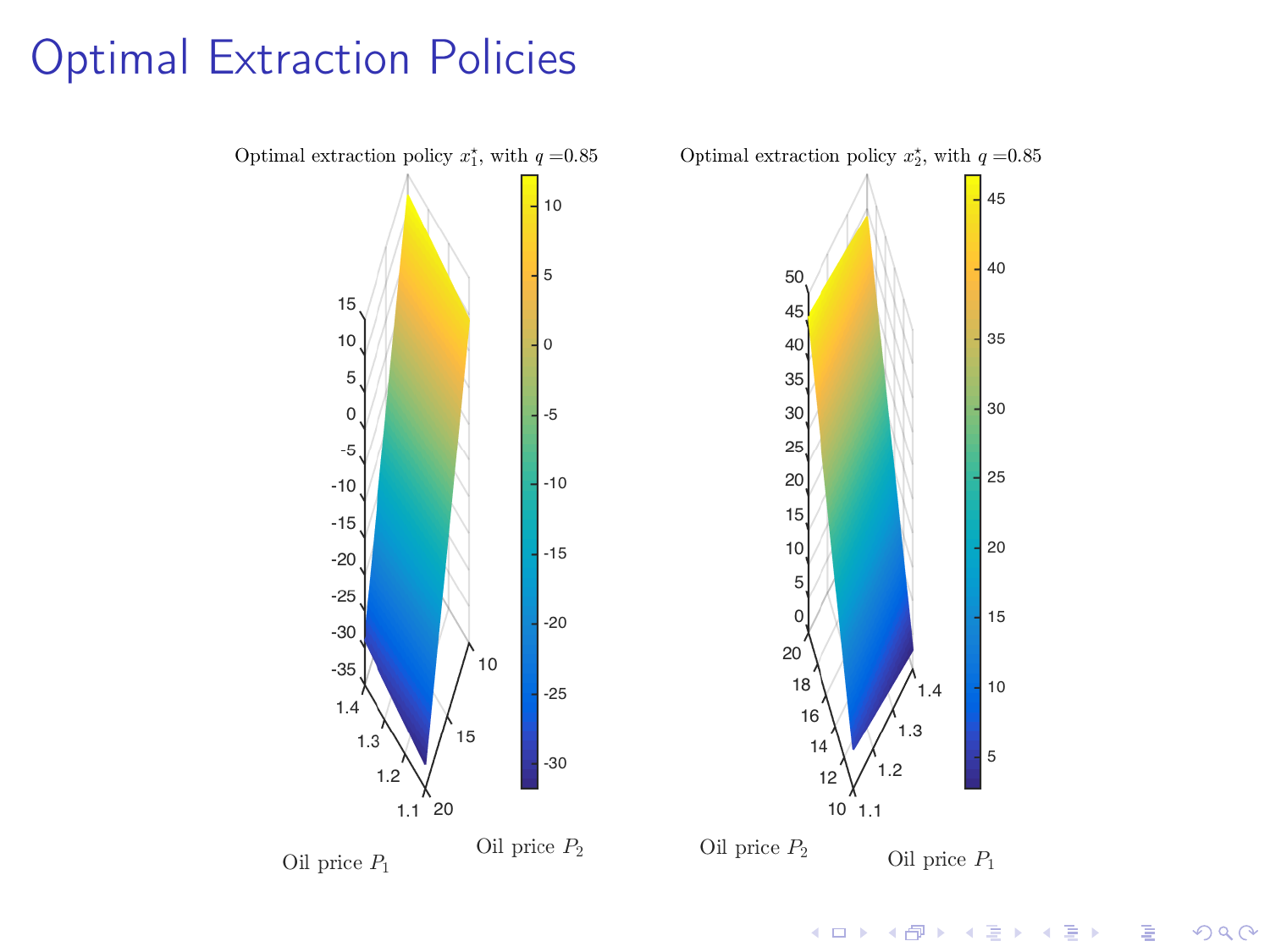#### Comparative Statics



メロト メタト メミト メミト È  $299$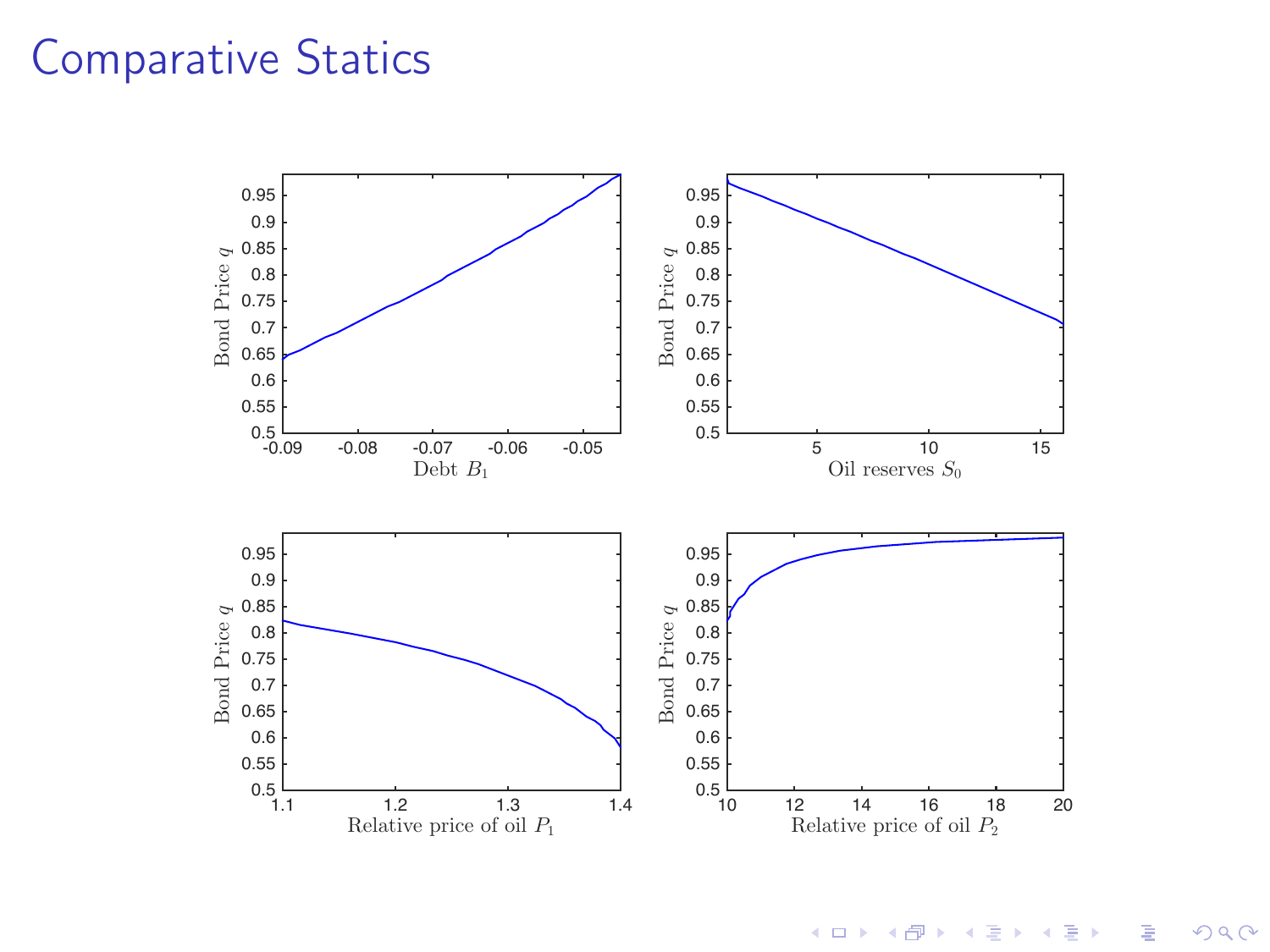# Calibration to Russia

- ▶ Russia National Accounts Haver/OECD (2003Q1-2015Q4)
- ▶ GDP: World Bank's Global Economic Monitor (1995Q1-2015Q4) and Oil Rents (1989Q1-2015Q4)
- $\triangleright$  Risk premium: JP Morgan's EMBI+ GSS spread for the period 1997Q4-2017Q1
- ▶ Debt: WB-GEM Gross Ext. Debt Pos. to GDP (2003Q1-2017Q1)
- ▶ 3 Default episodes in XX century: Beim and Calomiris (2001) and Purcell and Kaufman (1993) database
- $\triangleright$  Default episodes and debt: Reinhart and Rogoff, AER (annual, 1800-2010) Total (public plus private) gross external Debt/GNP ratio is 40% (avg1992-2010)
- $\blacktriangleright$  Financial exclusion: Richmond and Dias (2009)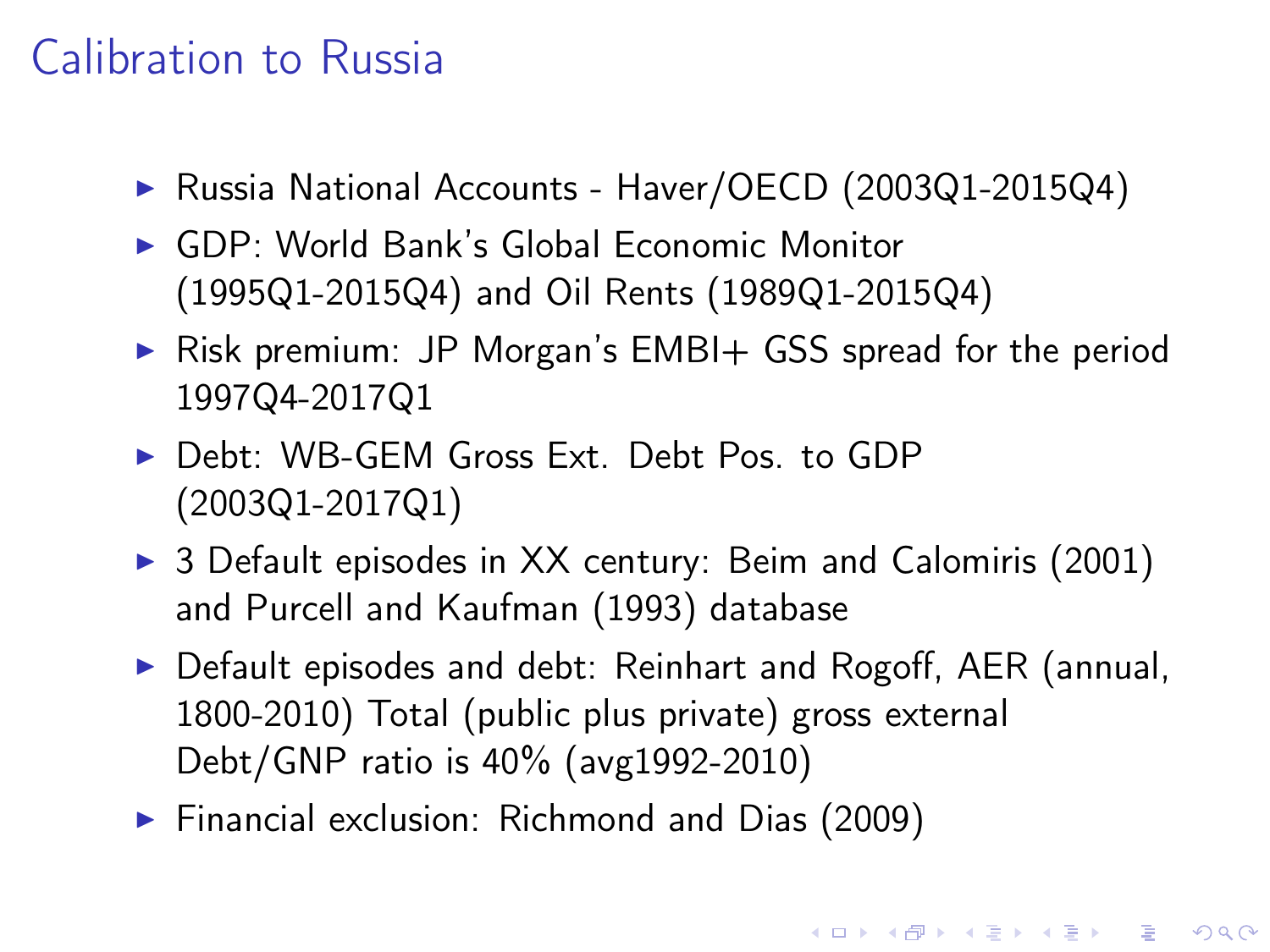### Parametrization

| Parameter  | Description                            | Value |
|------------|----------------------------------------|-------|
|            | risk aversion                          |       |
| ā          | risk-free bond price                   | 0.99  |
|            | discovery rate                         | 0.1   |
|            | discount factor                        | 0.794 |
| 00         | level parameter of default cost        | 0.045 |
| $\delta_1$ | curvature parameter of default cost    |       |
|            | probability of re-entry                | 0.068 |
| Ф          | level parameter of extraction cost     | 4.86  |
|            | curvature parameter of extraction cost | 0.472 |

K ロ ▶ K @ ▶ K 할 ▶ K 할 ▶ | 할 | X 9 Q @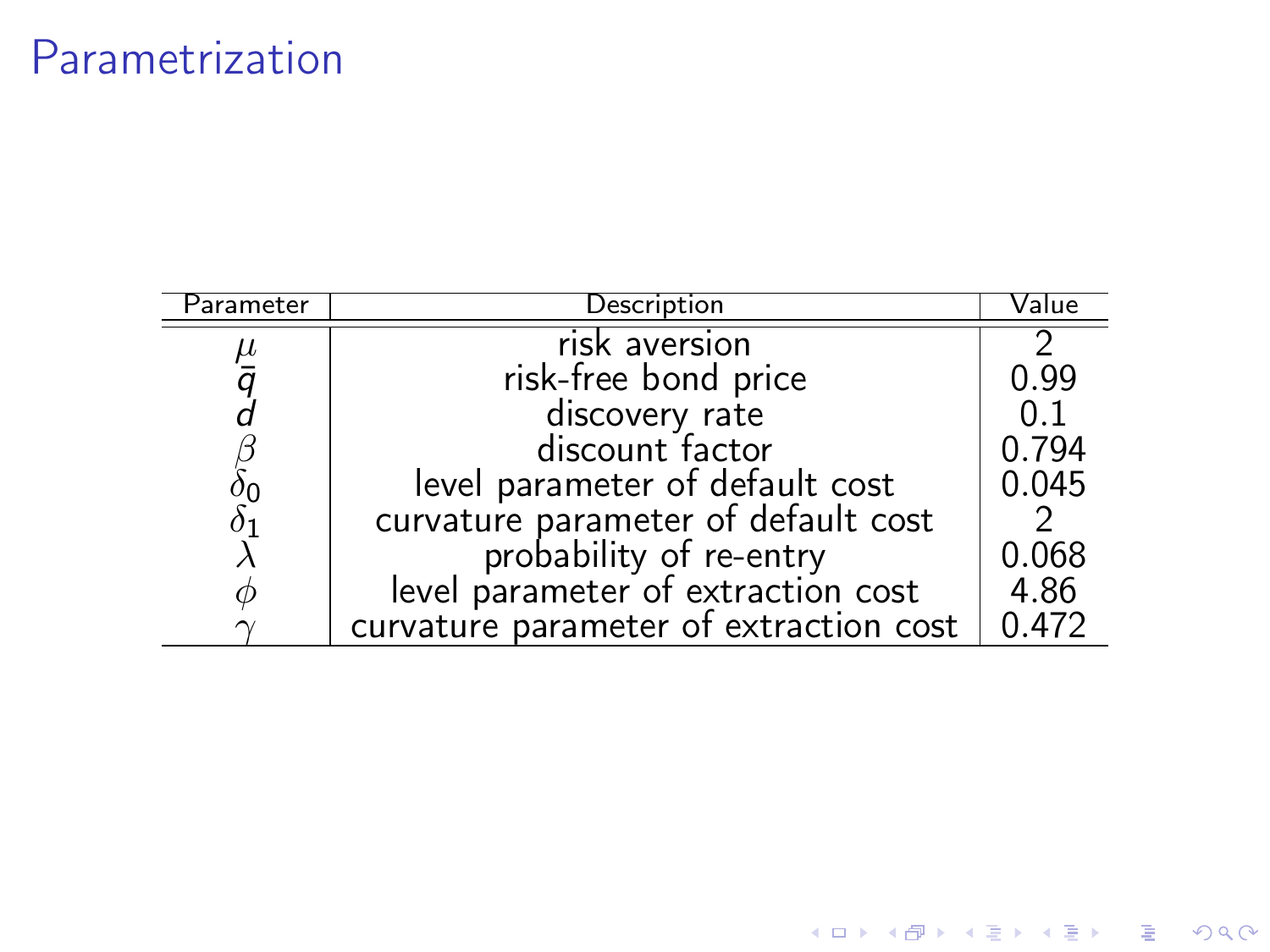# Matching Moments

| Description                        | Target | Model |
|------------------------------------|--------|-------|
| Average reserves (in years)        | 18.4   | 19.6  |
| Std dev of oil extraction(pct)     | 4.2    | 4.8   |
| Default rate (pct)                 | 2.3    | 1.3   |
| Average external Debt to GDP (pct) | 32     | 30    |
| Average EMBI spread (bp)           | 674    | 1199  |
| Std dev of bond price (pct)        | 7.4    | 19.3  |

K ロ ▶ K @ ▶ K 할 ▶ K 할 ▶ | 할 | X 9 Q @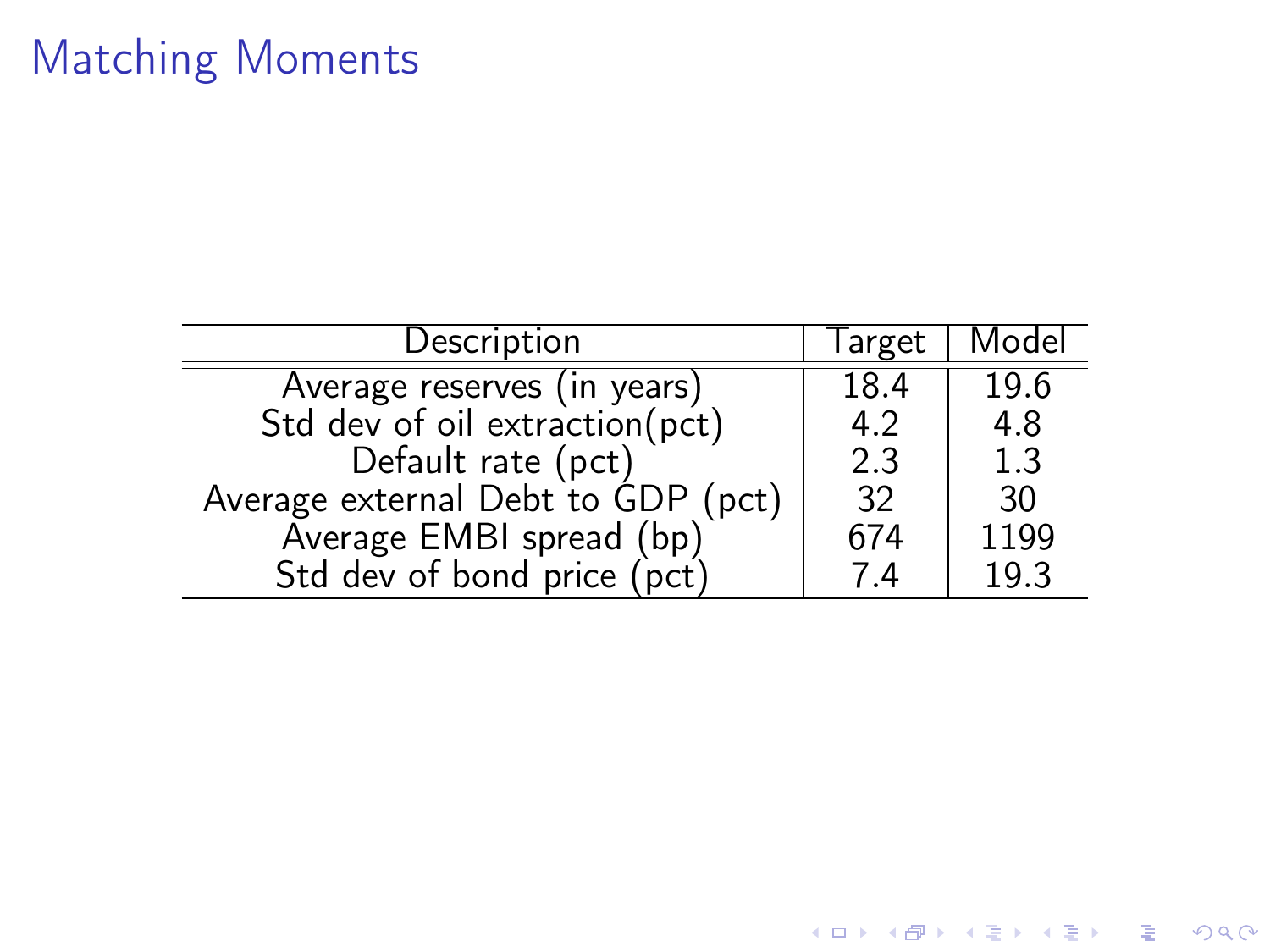Can the model explain our empirical findings?

| Average              | Unconditional | Under Detault | Under Repayment |
|----------------------|---------------|---------------|-----------------|
| Oil prices           |               |               |                 |
| Non-oil output       | 0.9           | 0.9           | 0.9             |
| Oil reserves         | 6.16          | 6.43          | 6.10            |
| Oil extraction       |               | $0.08\,$      |                 |
|                      |               | 0.9           | 1.02            |
| External debt (pct)  |               |               | 33              |
| Sovereign debt price |               |               | 0.85            |

K ロ ▶ K @ ▶ K 할 ▶ K 할 ▶ | 할 | X 9 Q @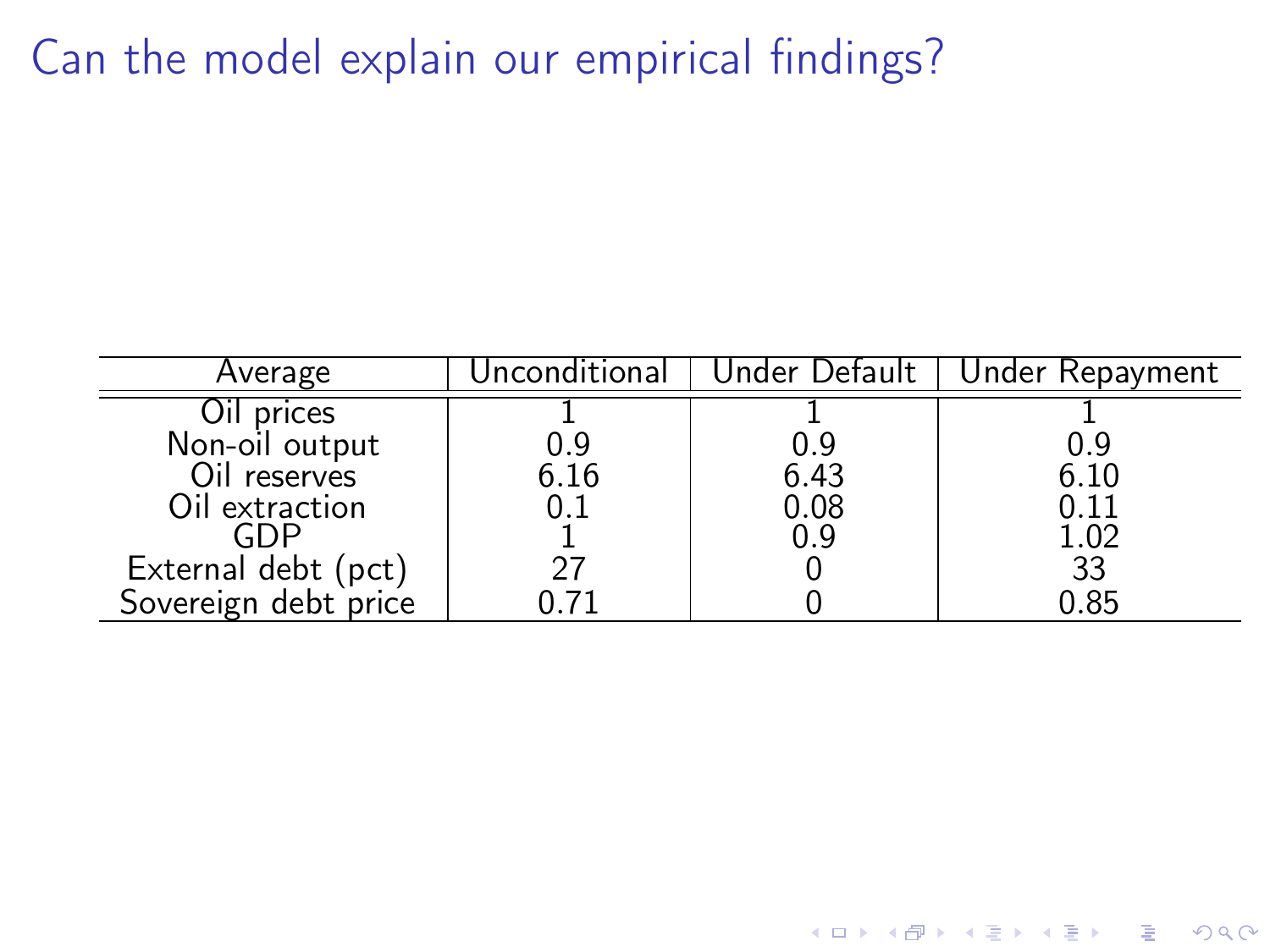# Dynamics around default episodes





K ロ X K @ X K 할 X K 할 X ( 할 )  $2990$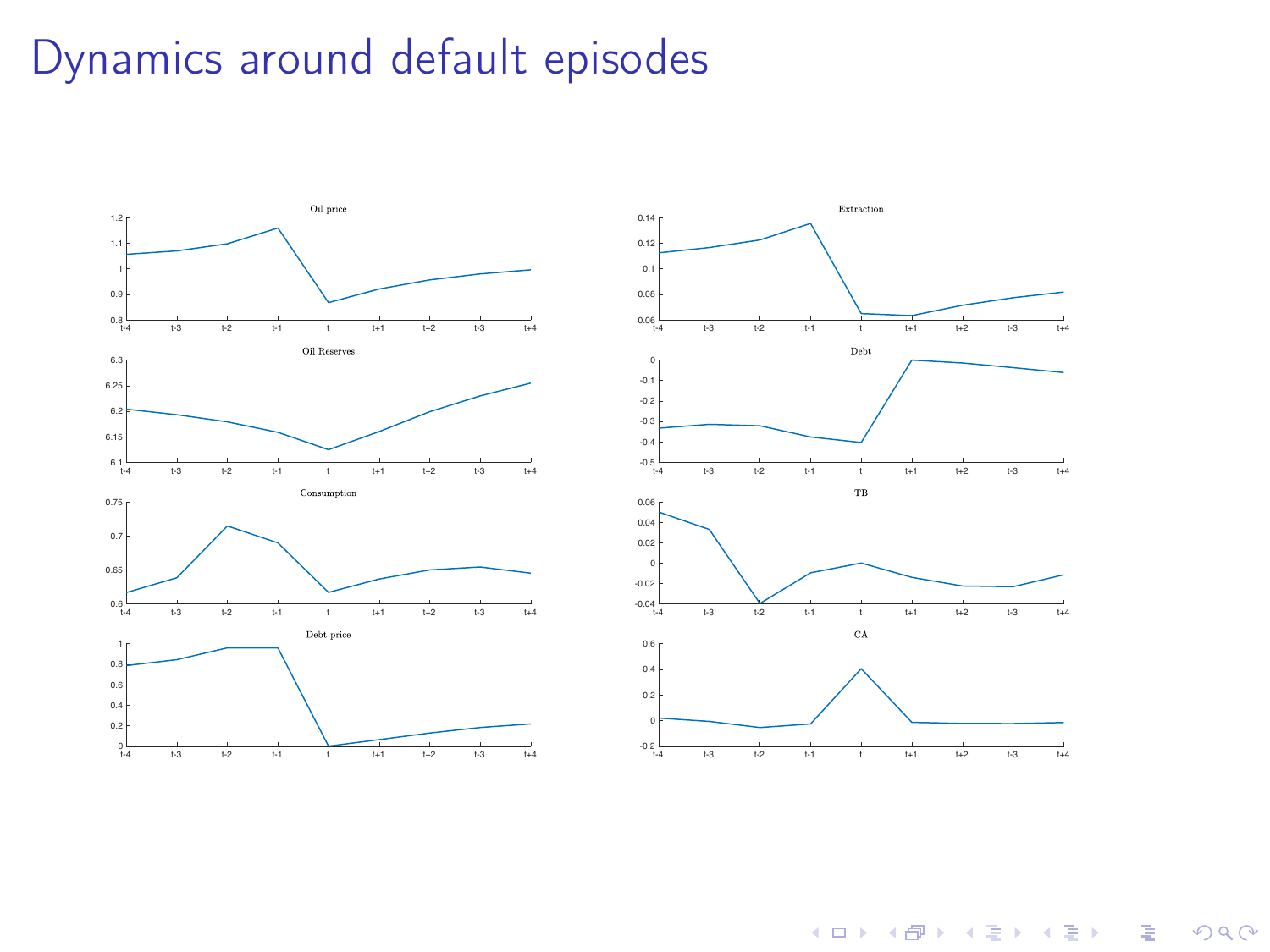# Final Remarks

- $\triangleright$  Document empirically how sovereign risk relates to oil ownership
- $\triangleright$  Model of natural resource extraction and sovereign risk that captures
	- $\blacktriangleright$  larger oil reserves are associated with higher sovereign risk
	- $\triangleright$  more oil extraction is associated with lower sovereign risk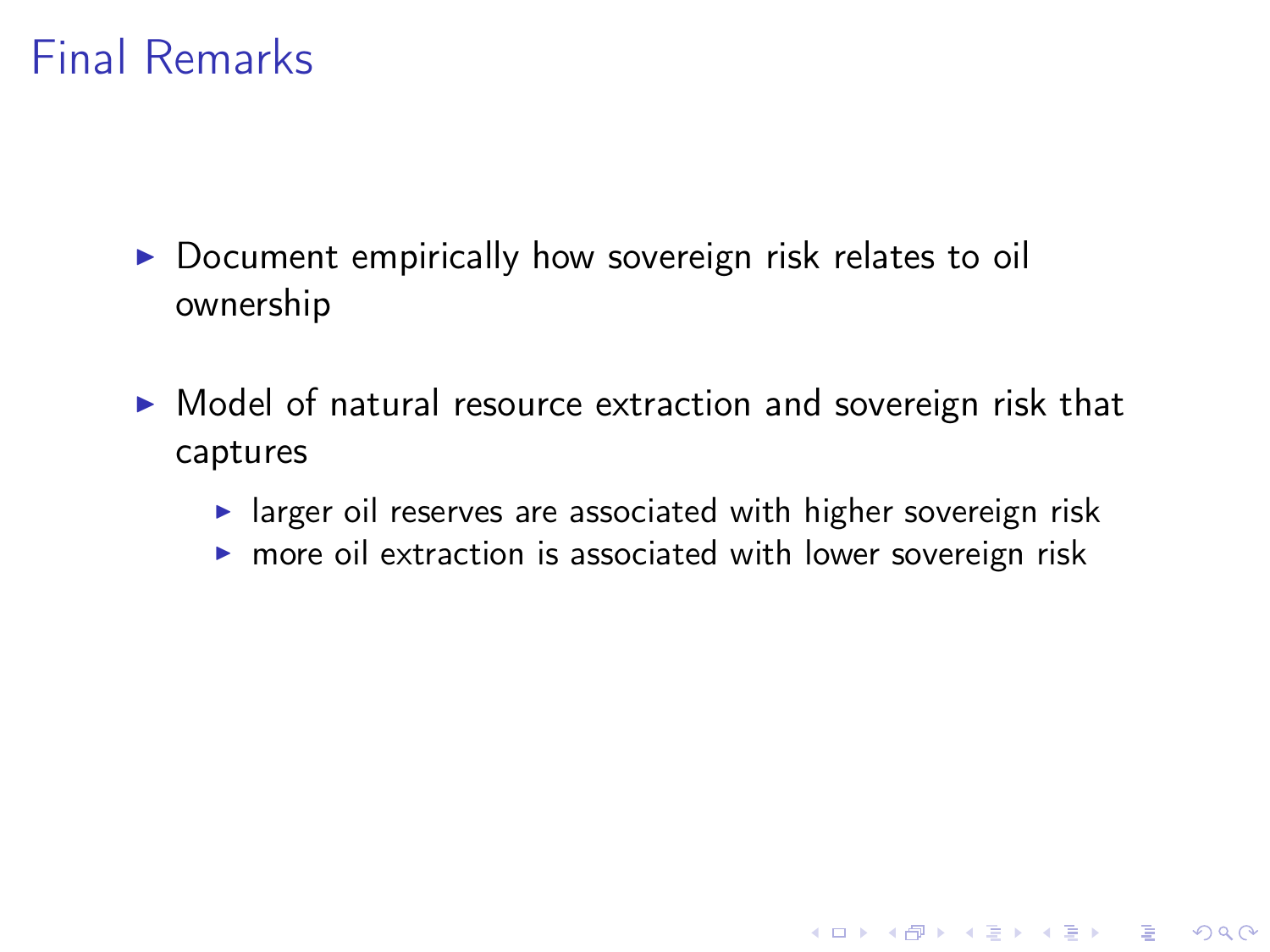# Final Remarks

- $\triangleright$  Document empirically how sovereign risk relates to oil ownership
- $\triangleright$  Model of natural resource extraction and sovereign risk that captures
	- $\blacktriangleright$  larger oil reserves are associated with higher sovereign risk
	- $\triangleright$  more oil extraction is associated with lower sovereign risk

**KORKA REPARATION ADD** 

- $\triangleright$  Work in progress:
	- $\blacktriangleright$  changes in the discovery rate
	- $\blacktriangleright$  does oil ownership matter?